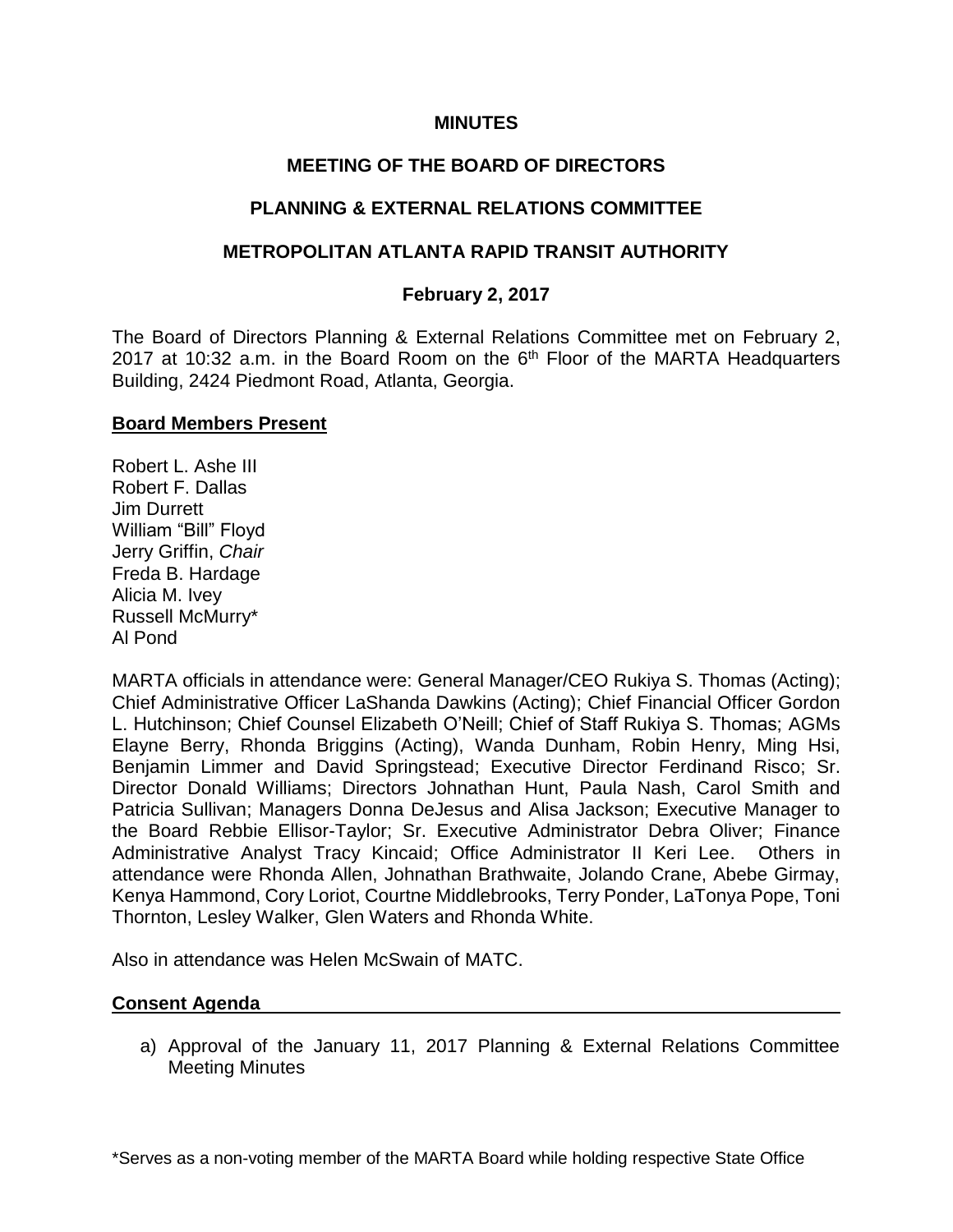On motion by Mr. Durrett seconded by Mrs. Hardage, the Consent Agenda was unanimously approved by a vote of 7 to 0, with 8\* members present.

## **Individual Agenda**

## **Briefing – Bus Route Modifications for April 2017**

Mr. Williams briefed the Committee on the proposed modifications for routes 3, 5, 56, 66, 68, 71, 73, 94, 165, 170, 195, and 865.

## *Route 3 – Martin Luther King Jr. Drive/Auburn Avenue:*

- It is proposed that the temporary realignment implemented September 3, 2016 operating along Jackson Street, Irwin Street, Randolph Street and John Wesley Dobbs Avenue be made the permanent routing
- The temporary alignment was implemented at the request of the National Park Service in response to potential pedestrian safety concerns with operation along Auburn Avenue between Jackson and Randolph Streets

# *Route 5 – Piedmont Road/Sandy Springs:*

- It is proposed the Comprehensive Operations Analysis (COA) improved service frequencies for Arterial Rapid Transit (ART) services be implemented on all service days
- The improved service frequencies are designed to match rail service frequencies; hence, weekday service will operate a 10-minute peak, 12-minute midday, 15 minute evenings, and 20-minute late night, and Saturday and Sunday service frequencies will operate 20-minutes all day
- No alignment modification is proposed

# *Route 56 – Adamsville/Collier Heights:*

- It is proposed this route be realigned to accommodate one consistent route pattern through the Baker Hills and Wilson Mill Meadows communities
- This realignment implements the streamlining services concept from the Comprehensive Operations Analysis and improved bus services from the City of Atlanta MORE MARTA initiative
- The Boulder Park Drive and Plainville Drive segments will be assumed by implementation of new Route 865-Boulder Park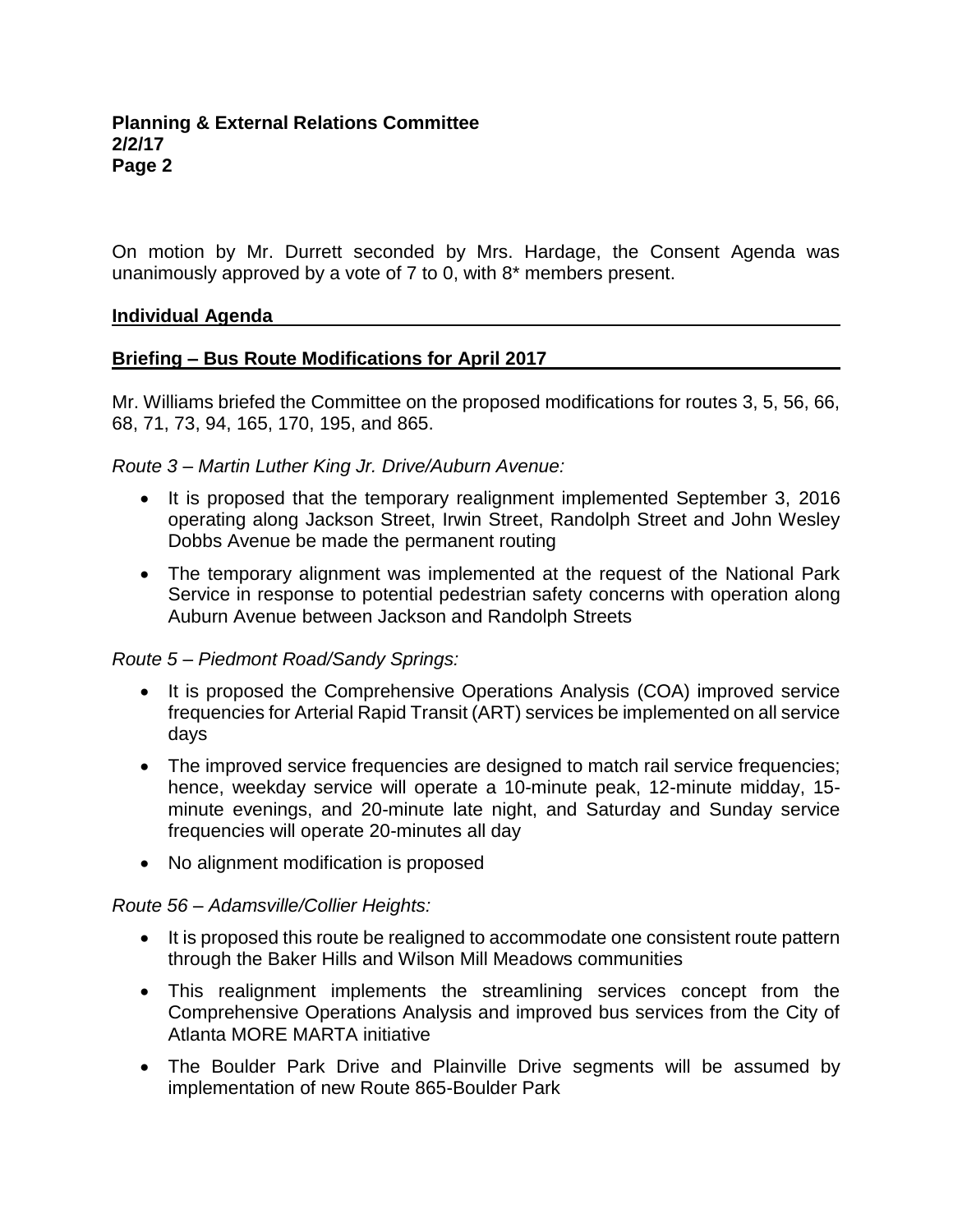- The Bakers Ferry Road segment between Candlelight Lane and Wilson Mill Road and Tarragon Way segment between Basil Way and Wilson Mill Road will be discontinued due to underutilization but will still be within reasonable walking distance of the new Route 56 alignment
- Route 56 service frequencies will be improved to 30 minutes during all service hours on all service days

## *Route 66 – Lynhurst Drive/Barge Road Park & Ride:*

- It is proposed this route be realigned to terminate at Stone Park Presidential Apartments on N. Camp Creek Parkway instead of the Barge Road Park & Ride lot
- This alignment implements the COA recommendation and improved bus service from the City of Atlanta More MARTA initiative
- Route 66 will maintain current routing to Continental Colony Parkway then continue south on Continental Colony Parkway and Stone Hogan Connector to N. Camp Creek Parkway
- Route 66 service frequency will be improved to 30 minutes during all service hours on all service days

## *Route 68 – Donnelly/Beecher:*

- It is proposed this route be realigned to assume segments of Route 170 creating one route connected by Benjamin E. Mays Drive
- The new Route 68 will operate via the Harland Terrace and Peyton Forest communities then continue Martin Luther King Jr. Drive to Boulder Park Drive, Cushman Circle, Wilkins Lane, Scott Street, Brownlee Road to Benjamin E. Mays Drive (segments currently operated by Route 170-Brownlee Road/Peyton). At Benjamin E. Mays Drive, the route travels east to Beecher Road and maintains Route 68's current alignment to West End Station
- After serving West End Station, Route 68 will operate to Ashby Station via Oglethorpe Avenue, Joseph E. Lowery Boulevard, and Carter Street. The Cascade Road, Boulevard Lorraine, Boulevard Granada, Lee Street, and West End Avenue segments will be discontinued due to underutilization but will still be within reasonable walking distance of the new Route 68 alignment
- Route 68 service frequency will be improved to 30 minutes during all service hours on all service days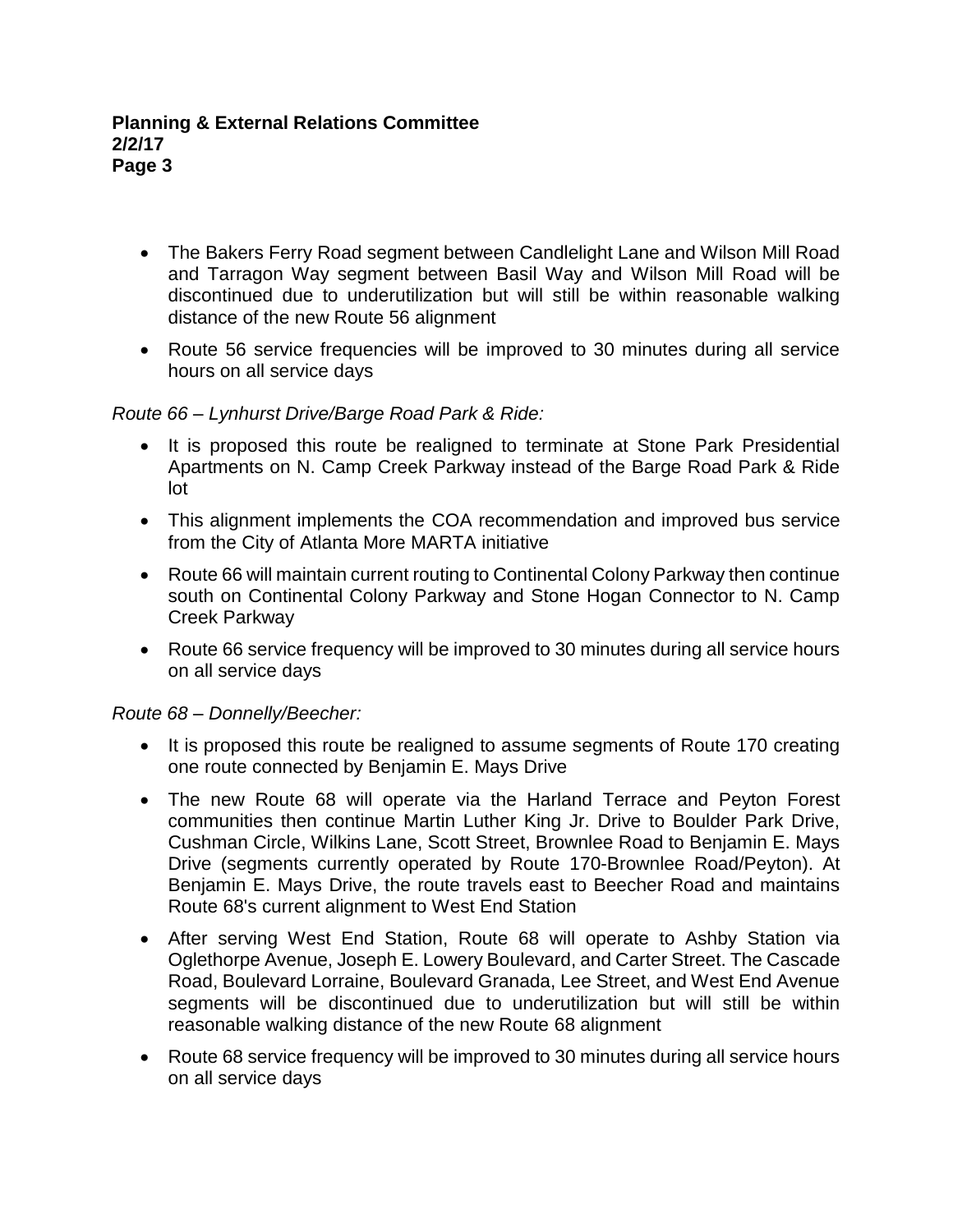• These improvements are a direct result of the City of Atlanta MORE MARTA initiative

# *Route 73 – Fulton Industrial Blvd:*

- It is proposed this route be realigned to implement the COA recommendation to maintain service along Fulton Industrial Boulevard to Boat Rock Boulevard and LaGrange Boulevard, streamlining services along the corridor
- The Boat Rock Road and Bakers Ferry Road segment will be assumed by modifications to Route 71-Cascade
- The Westpark Place alignment and selected trips to Fulton County Housing Authority remain unchanged
- Route 73 currently operates weekday service frequencies to match rail service levels; as such, no change will be made to weekday frequencies
- Route 73 Saturday and Sunday service frequencies will be improved to 15-minute all day and 20-minute night; an earlier AM trip will also be added to accommodate passenger loads

*Route 94 – Northside Drive:*

- This new local route will operate between West End Station and The District at Howell Mill
- From West End Station, Route 94 will operate via Lee Street, Westview Avenue, Chapel Street and Northside Drive
- At Bellemeade Avenue, the route will circle the District at Howell Mill via Bellemeade Avenue, Howell Mill Road, I-75 Access Road and Northside Drive
- This new service will operate weekday service frequencies of 20-minute peak and 3D-minute all other service hours
- Saturday and Sunday service frequency will be 30-minutes all day
- As ridership develops, Route 94 will be a candidate for improved service frequencies and potential ART or Bus Rapid Transit (BRT) service
- This new service is a direct result of the City of Atlanta MORE MARTA initiative

# *Route 165 – Fairburn Road / Barge Road Park & Ride:*

• It is proposed the current short-turn alignment which terminates at Fairburn Road and Cascade Road be extended along Cascade Road and assume the Kimberly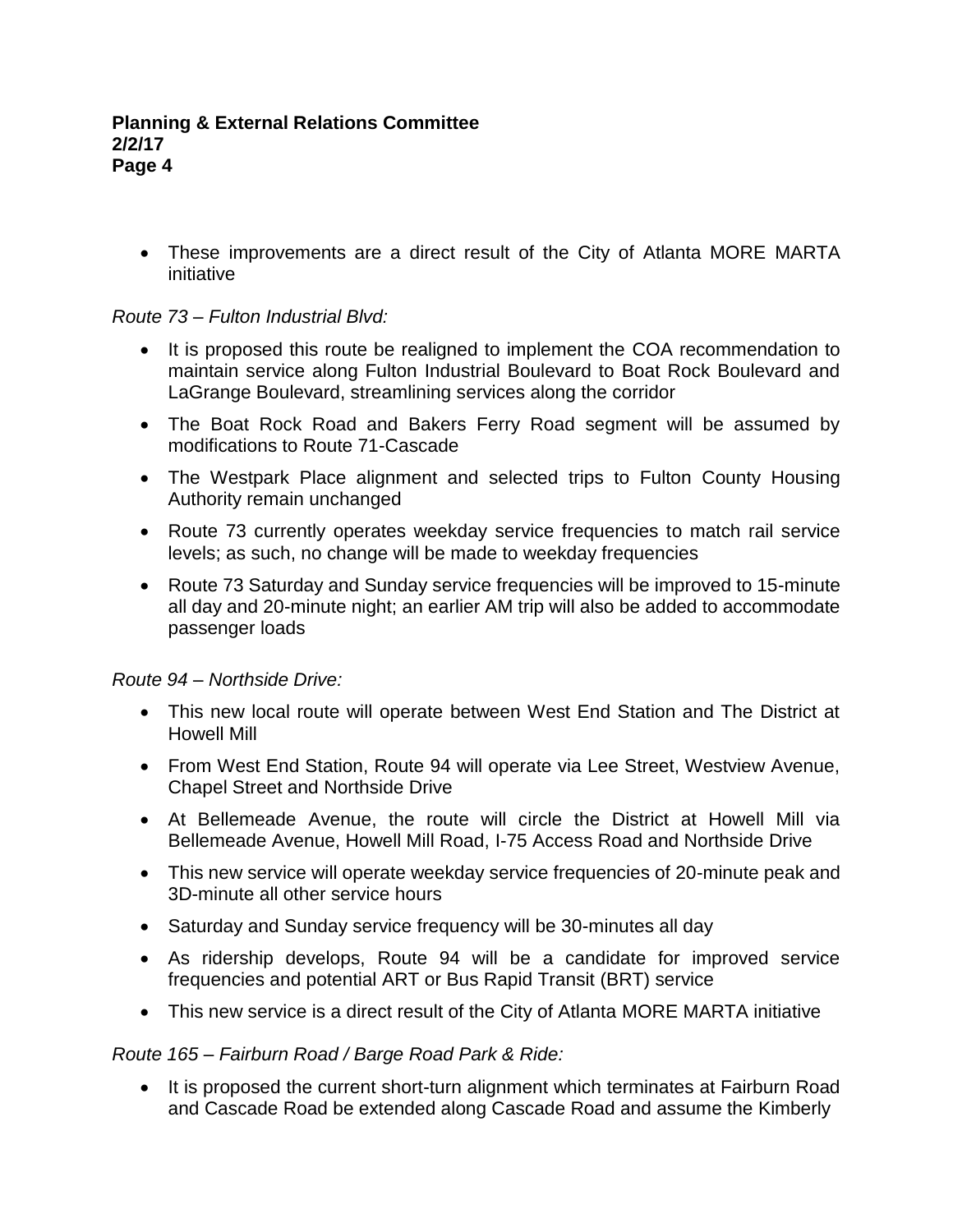Road segment currently operated by Route 71-Cascade, which will be the new terminus for Route 165

- The route pattern that operates to Barge Road Park & Ride remains unchanged; additionally, to streamline service from Hamilton E. Holmes station as recommended by the COA, Route 165 will operate via Martin Luther King Jr. Drive to Fairburn Road
- The segments along Hamilton E. Holmes Drive, Burton Road, Linkwood Road, Delmar Lane, Brownlee Road, Brownlee Place, Nathan Road and Boulder Park Road will be assumed by new Route 865-Boulder Park Drive
- As part of the City of Atlanta More MARTA initiative, Route 165 service weekday frequencies will be improved to 15-minute peak, 20-minute midday, evenings and late night; Saturday and Sunday service frequencies will be improved to 15-minute all day and 20-minute night, and trips will alternate between the Barge Road and Kimberly Road patterns

## *Route 170 – Brownlee Road/Peyton:*

• All segments of Route 170 will be assumed by modifications to Route 68- Donnelly/Beecher

# *Route 865 – Boulder Park Drive:*

- This new circulator route will assume neighborhood segments from Routes 56- Adamsville/Collier Heights and 165-Fairburn Road/Barge Road Park & Ride
- From Hamilton E. Holmes station, Route 865 will operate via Martin Luther King Jr. Drive, Hamilton E. Holmes Drive, Burton Road, Linkwood Road, Delmar Lane, Brownlee Road, Brownlee Place, Nathan Road and Boulder Park Drive, which is currently operated by Route 165
- From Boulder Park Drive, Route 865 will continue to Dollar Mill Road and serve the Ridgecrest Forest community via Dollar Mill Road, Utoy Circle and Dollar Mill Road, returning to Boulder Park Road – currently served by Route 56
- Next, the route will travel east on Boulder Park Drive to Wilson Mill Road, Wildwood Lake Drive, Plainville Drive and Plainville Circle (segments currently served by Route 56)
- Route 865 will then return to Boulder Park Drive and Hamilton E. Holmes station
- Route 865 will operate at 30-minute service frequency during all service hours on all service days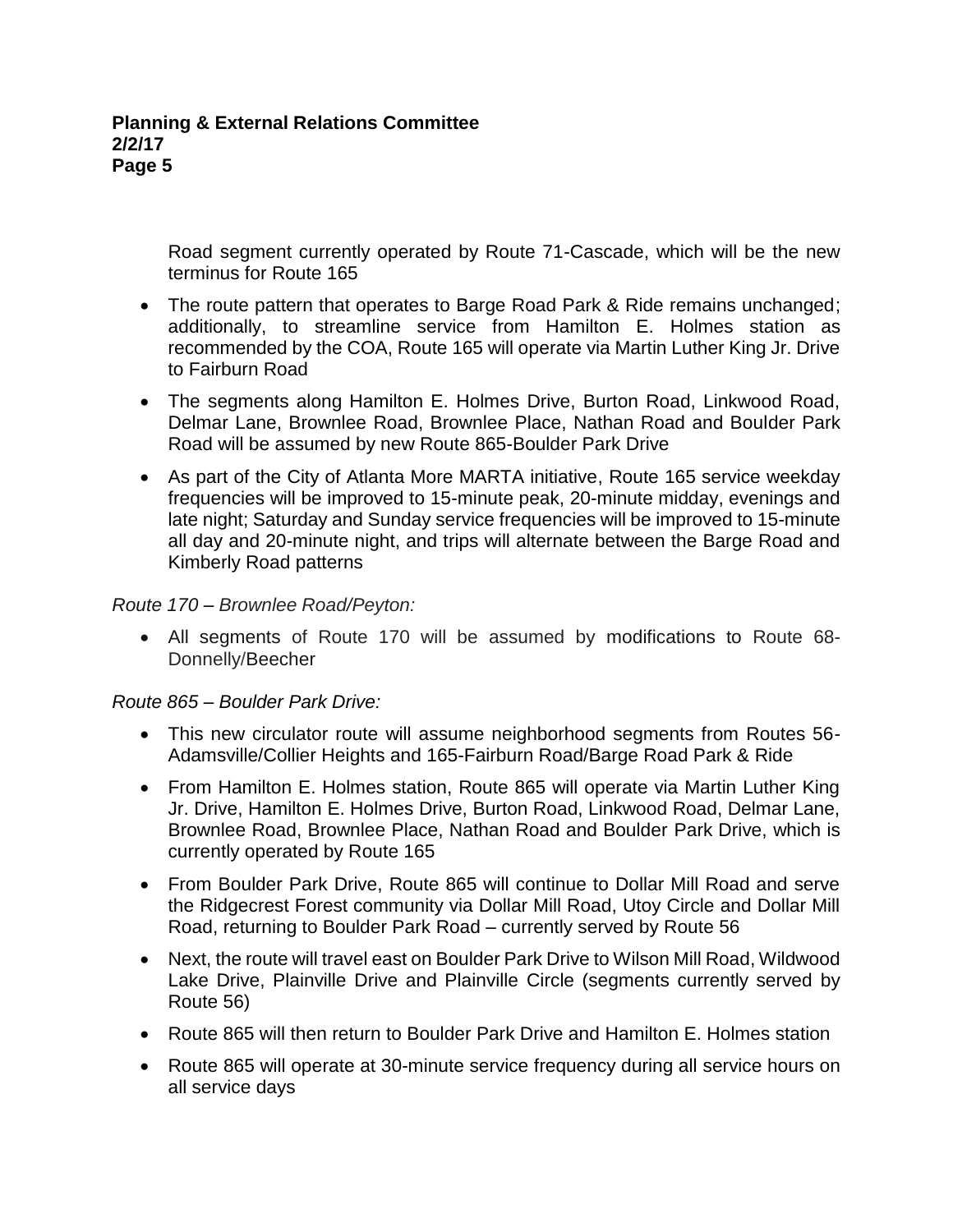• This new community circulator service is a recommendation from the COA with improved frequency from the City of Atlanta MORE MARTA initiative

# *Route 195 – Forest Parkway/Roosevelt Highway:*

• It is proposed Route 195 be realigned to operate via Frontage Road and Falcon Drive on select trips in response to requests from the Clayton County Transitional Center for improved transit accessibility

## *Mobility:*

• Adjust complementary ADA service to reflect the modified route alignments to comply with the Americans with Disabilities Act of 1990

# **Briefing – Public Hearings Outcome for Proposed April 2017 Service Changes**

Ms. Briggins reported the results of the Public Hearings that were held on January 23, 24 and 26 for the April 2017 Bus Service Modifications.

## *Public Hearings Locations*

- Monday, January 23, 2017
	- o Fulton County Assembly Hall 141 Pryor Street Atlanta, GA 30303
- Tuesday, January 24, 2017
	- o Clayton County Commission Office 112 Smith Street Jonesboro, GA 30236
- Thursday, January 26, 2017
	- o Maloof Auditorium 1300 Commerce Drive Decatur, GA 30030

## *Advertisement*

- Atlanta Journal-Constitution
- ACE III/Champion
- Clayton Daily News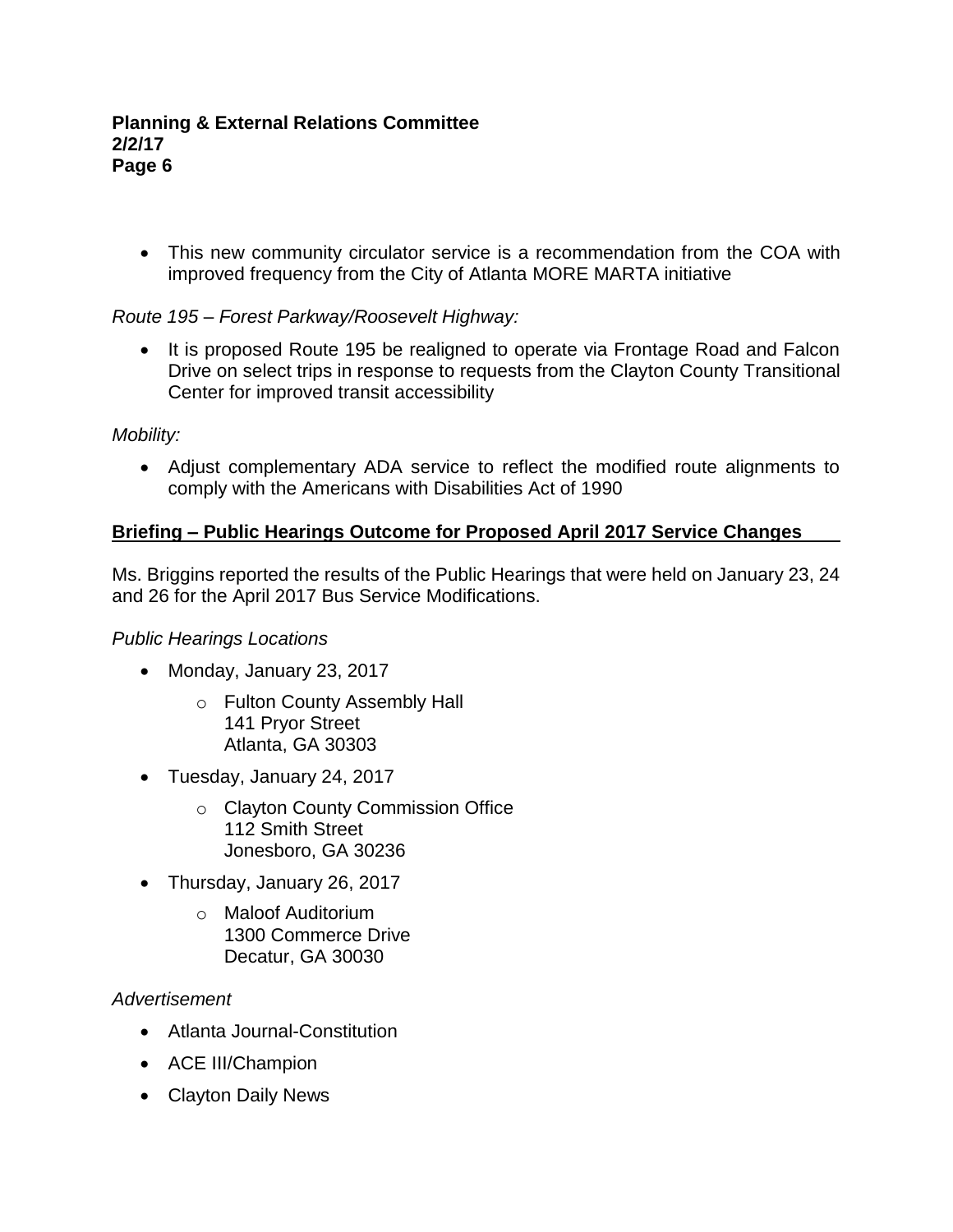- Crossroads and South DeKalb County
- Neighbor Newspapers
- Mundo Hispanico
- Social Media (Facebook, Twitter, website)
- Clayton County Government T.V.
- Fulton County Government T.V.
- DeKalb Government T.V.

## *Electronic Notice Distribution*

- Distributed to all 26 Neighborhood Planning Units (NPU) within the City of Atlanta
- Senior Centers (63)
- Email Blast to Outreach Database
- Government Affairs Data Base

# *Flyer Distribution – LEP*

- Chinese Community Center
- Dinho Super Market
- Vietnamese Market/Buford Highway
- Hong Kong Market Jimmy Carter Blvd.
- Super H-Mart Doraville/Peachtree Industrial & I-285
- Happy Valley Restaurant Jimmy Carter Blvd.
- Buford Farmers Market Media Distribution Desk
- Asian American Resource Center Gwinnett
- Korean Community Center Buford Highway
- Ho Pin Market Media Table
- Atlanta Chinese Community Church
- Center for Pan Asian American Community Services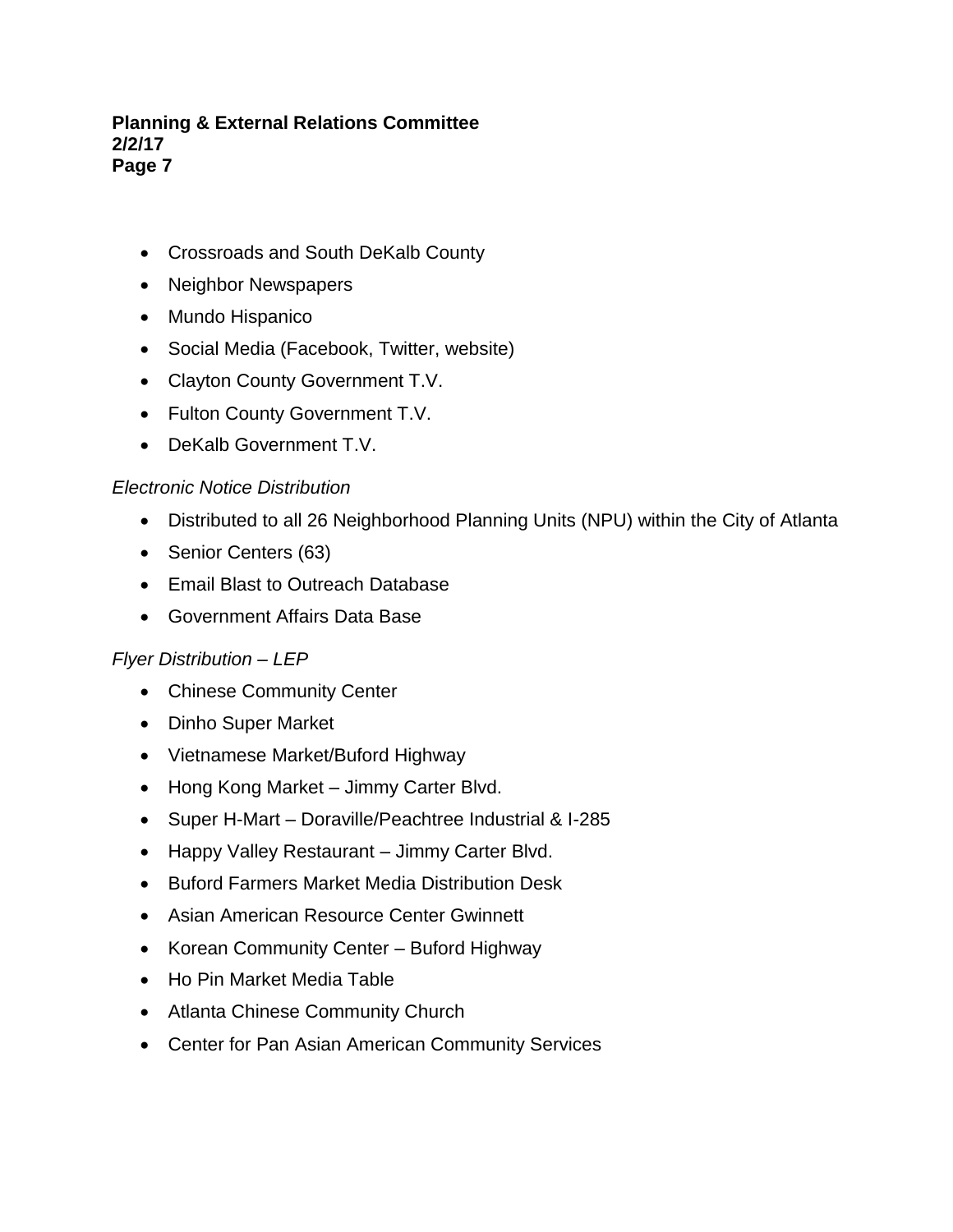## *Public Hearing Attendance*

- Monday, January 23, 2017 Fulton County Assembly Hall
	- $\circ$  Attendance 9
	- $\circ$  Speakers 4
	- $\circ$  Media 0
- Tuesday, January 24, 2017 Clayton County Commission Office
	- $\circ$  Attendance 3
	- o Speakers 1
	- $\circ$  Media 0
- Thursday, January 26, 2017– Maloof Auditorium
	- $\circ$  Attendance 18
	- $\circ$  Speakers 8
	- $\circ$  Media 0

## *Public Comments*

- Direct Phone Calls 0
- $\bullet$  Emails  $-0$
- Petitions 0
- Letters 2; requesting to extend Route 73 for approximately one mile to service businesses on Fulton Industrial Blvd.
- Public Hearing Comments (written) 4
	- o 1 stating that Routes 71 and 165 need increased frequency
	- o 2 comments on Routes 3, 9, 104 and 4
	- o 1 requesting that Route 73 be extended approximately one mile, from Senator Tate

## *Social Media Overview*

- MARTA Website: 1,323 views
- Facebook, YouTube and Twitter 826 views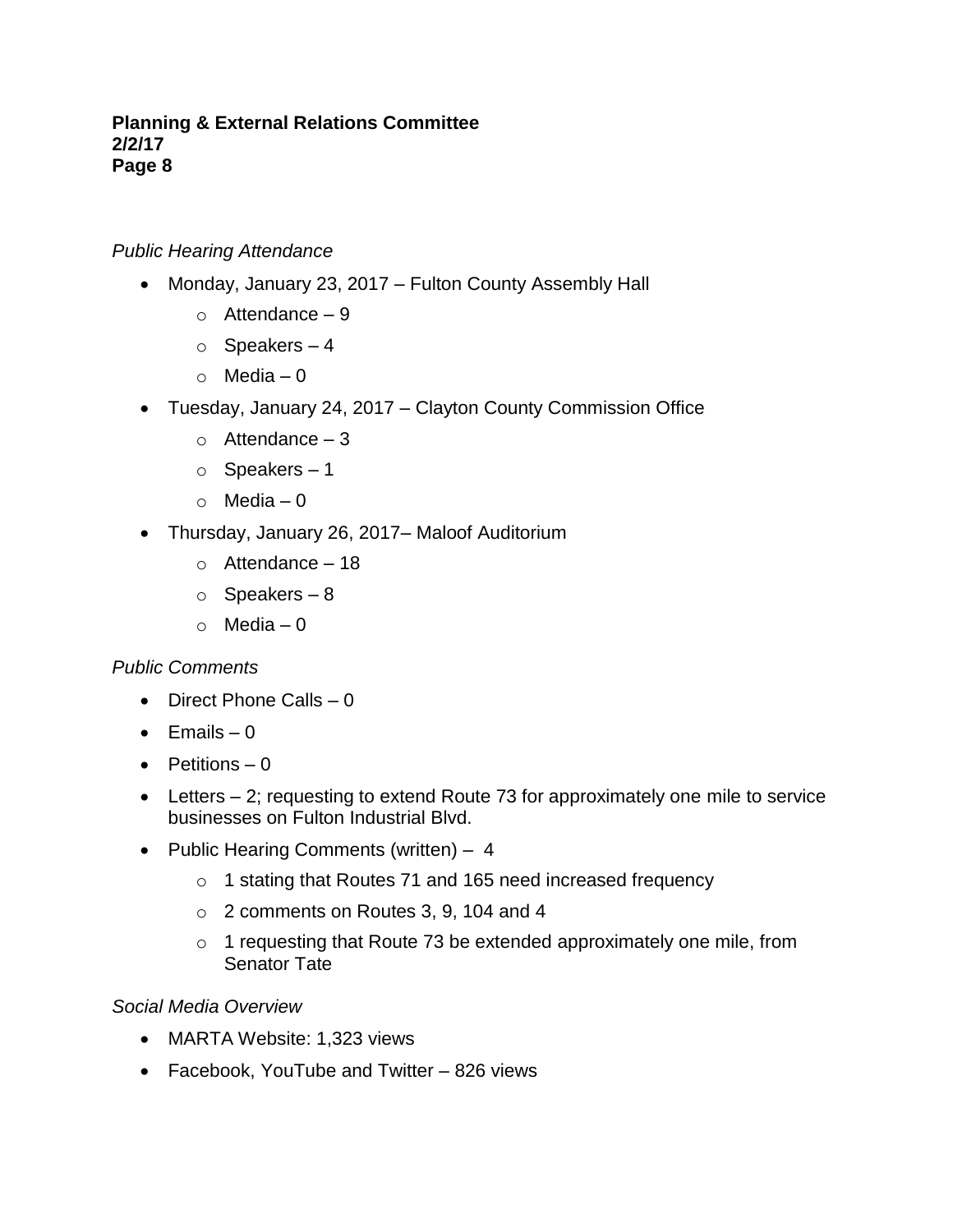## *Facebook Reach, Likes and Shares*

- Spanish Video: Reached 357 people on Facebook, "Liked" by 2
- English Video: Reached 1,014 people on Facebook, 2 shares, "Liked" by 15
- Sign Language Video: Reached 875 people on Facebook, "Liked" by 10

# *Comments During Public Hearings*

- Speaker stated that it appears that decisions have already been made concerning Route 3 operations but would like for the route to operate via Auburn Avenue in the outbound direction and along Edgewood Avenue inbound on alternating patterns; speaker also had concerns about eliminated bus stops along Route 71 at West End Mall, Abernathy Towers, Wren's Nest and West Hunter Street Church, which have created a hardship for seniors that utilize this service
- Speaker resides along Peyton Road and Martin Luther King Jr. Drive and does not have bus service at this location on Sundays and must walk to access transit every Sunday – Bus Route 170 needs Sunday service
- Patron is concerned that she purchases 30-day pass and is being told that the fare media system on the route indicates that she has "passed back" her card when that is not the case; advised that this situation does not take place on the train, only on the bus; she rides Route 4 and when she uses her card and travels a short distance then gets on another Route 4 bus the card reader indicates pass back and the Operators feel she is trying to manipulate the system
- Patron rides Route 4 every morning and advised that the patrons that board the route from Metro Transitional Center are very rude and won't move their feet or belongings for others to have a seat; she further commented that she just sits on their feet if they don't comply with her request for seating and she advised that the 5:30 a.m. trip that she takes is overcrowded every morning
- Patron advised that he wanted to speak about the aesthetics and the condition around bus stops in Clayton County; he added that he would like to see dedicated trash receptacles at stops instead of the black bags that are currently being tied to stops for trash containment, and he feels that MARTA should complete all aspects of Phase I services before moving onto other services in the county
- Speaker requested that Route 73 be extended approximately one mile along Fulton Industrial Blvd. to accommodate businesses
- Speaker requested shelters and benches in areas within Stone Mountain and smaller buses because of the lack of riders on certain routes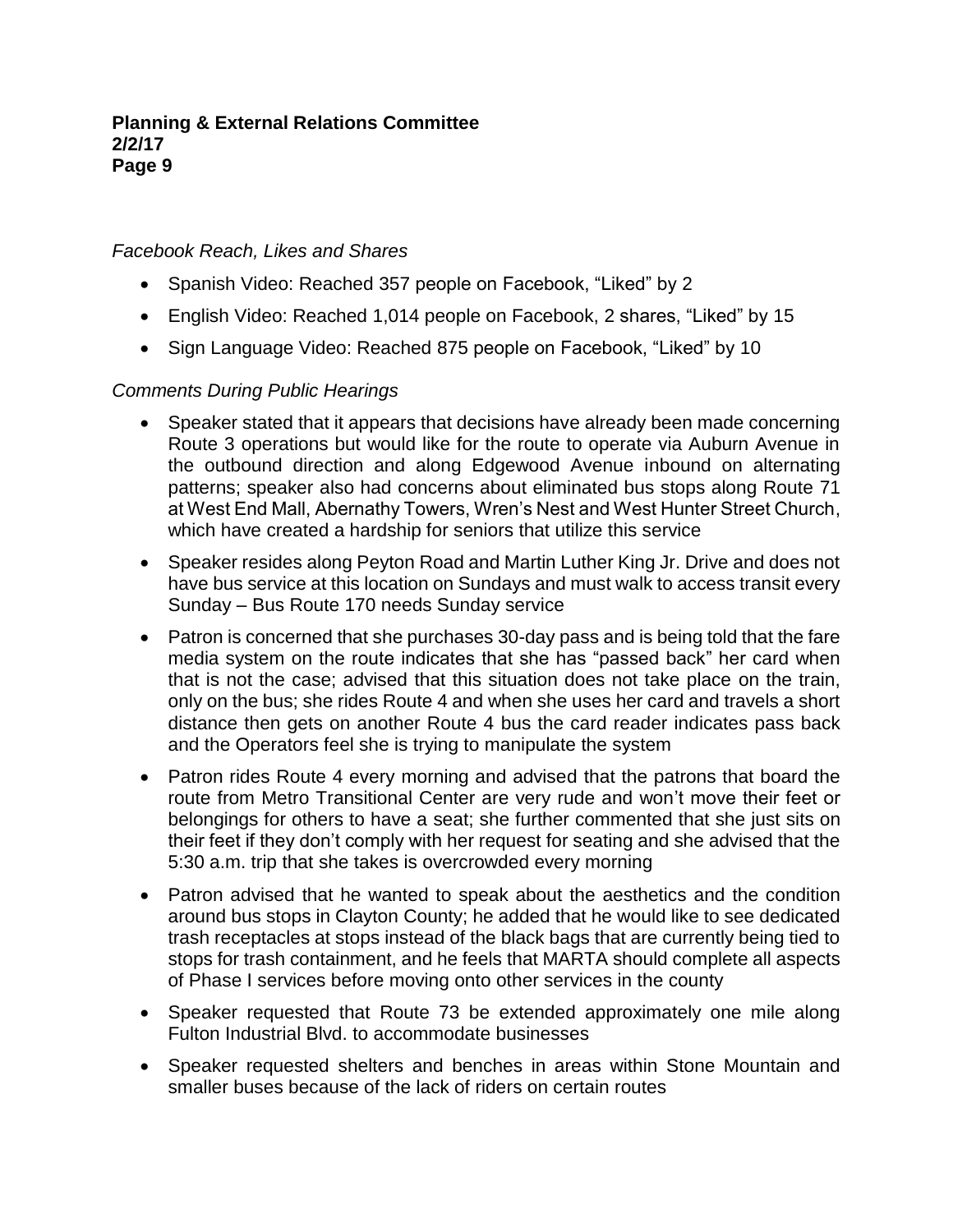Mr. Pond asked is the turnout for Public Hearings generally low.

Ms. Briggins said attendance varies. Generally, attendance is low unless the topic is service cuts or budget.

Mr. Pond asked what happens if routes have low ridership.

Mr. Williams said they may be eliminated.

Mr. Durrett asked what is staff going to do about Route 73.

Mr. Williams said staff is in the process of looking at alternatives, which will likely go into effect in the next mark-up.

Mr. Ashe asked about the progress of the commitment made to Atlanta residents.

Mr. Williams said MARTA is fast tracking those items.

Mrs. Dawkins said staff will provide more details at Board's Work Session.

Mr. Ashe asked that MARTA keep City of Atlanta MARTA Board Members and Atlanta City Council updated.

Mrs. Dawkins said MARTA will branding all material to ensure that the public is very clear about what is tied to the referendum.

Mr. Durrett said during the Public Hearings if a route was being modified that was tied to the referendum it was articulated.

Ms. Ivey said the Public Hearing held in Fulton County went very well. MARTA's External Affairs team does an excellent job. She encouraged staff to keep up the good work.

## **Resolution Authorizing the Approval of Service Modifications for April 15, 2017, on Routes 3, 5, 56, 66, 68, 71, 73, 94, 165, 170, 865, and 195**

Mr. Williams presented this resolution for Board of Directors' approval authorizing the General Manager/CEO or his delegate to implement service modifications to Bus Routes 3, 5, 56, 66, 68, 71, 73, 94,165,170,865, and 195.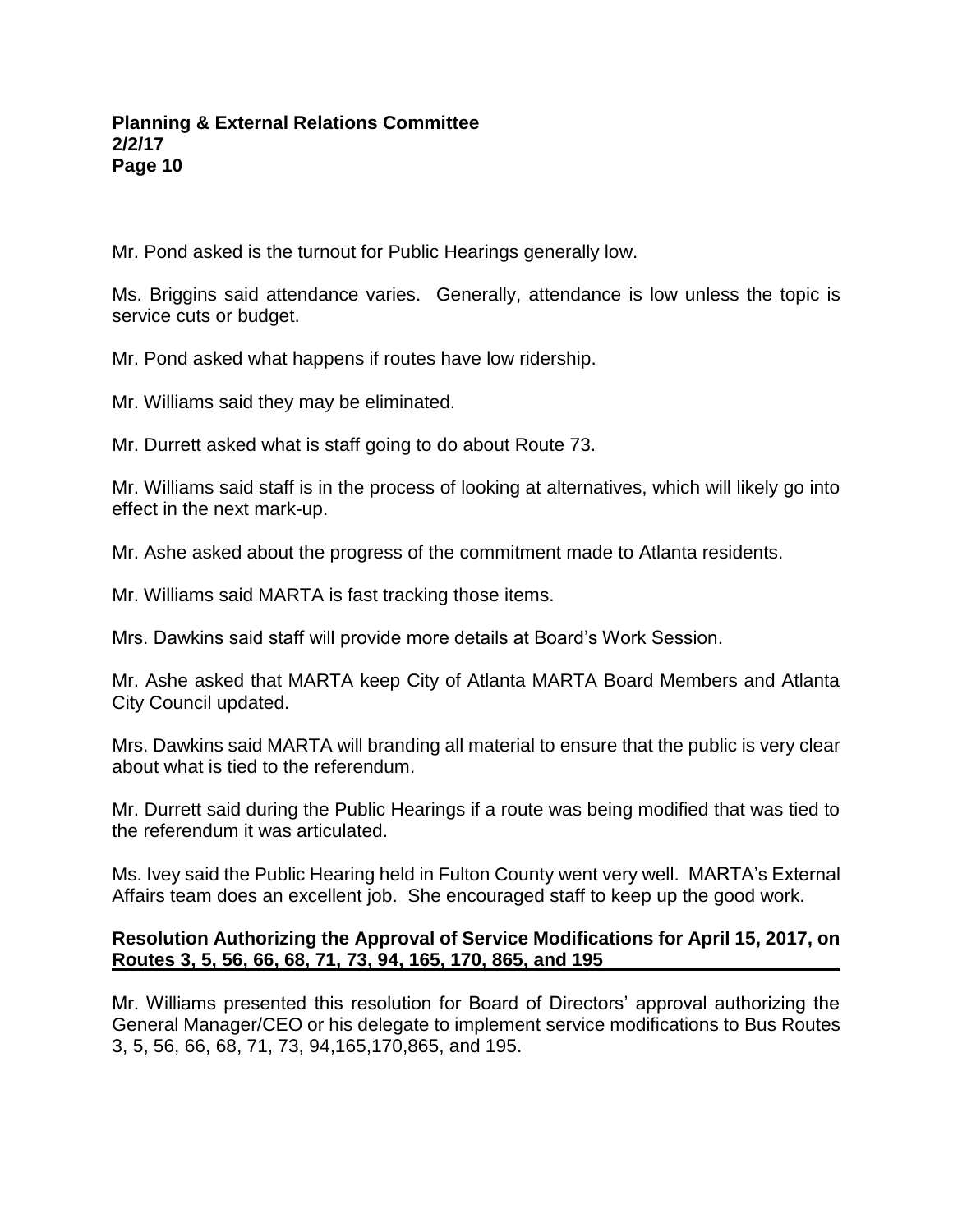On motion by Mr. Ashe seconded by Mrs. Hardage, the resolution was unanimously approved by a vote of 8 to 0, 9\* members present.

# **Briefing – MORE MARTA Program Update**

Mr. Limmer provided the Committee an update on the MORE MARTA Program implementation.

## *MARTA/City of Atlanta Coordination*

- 15th Amendment to the Rapid Transit Contract Assistance Agreement (RTCAA):
- MARTA Board approval: January 11, 2017
- City of Atlanta City Council approval: January 17, 2017
- Other MARTA Jurisdictions: February March, 2017
- Intergovernmental Agreement (IGA):
- Program Prioritization
- Program Execution & Management
- Draft IGA Finalized

## *Additional Enhancements*

- Specialized branding
- Lighting of bus loops and rail station interiors
- Oakland City (Route 83)
- East Point (Route 78)
- Shelters
- Developing recommended locations
- Working with Outfront Media
- Bus stop signage
- Currently finalizing design criteria
- First/last mile partnership
- Evaluating potential partnership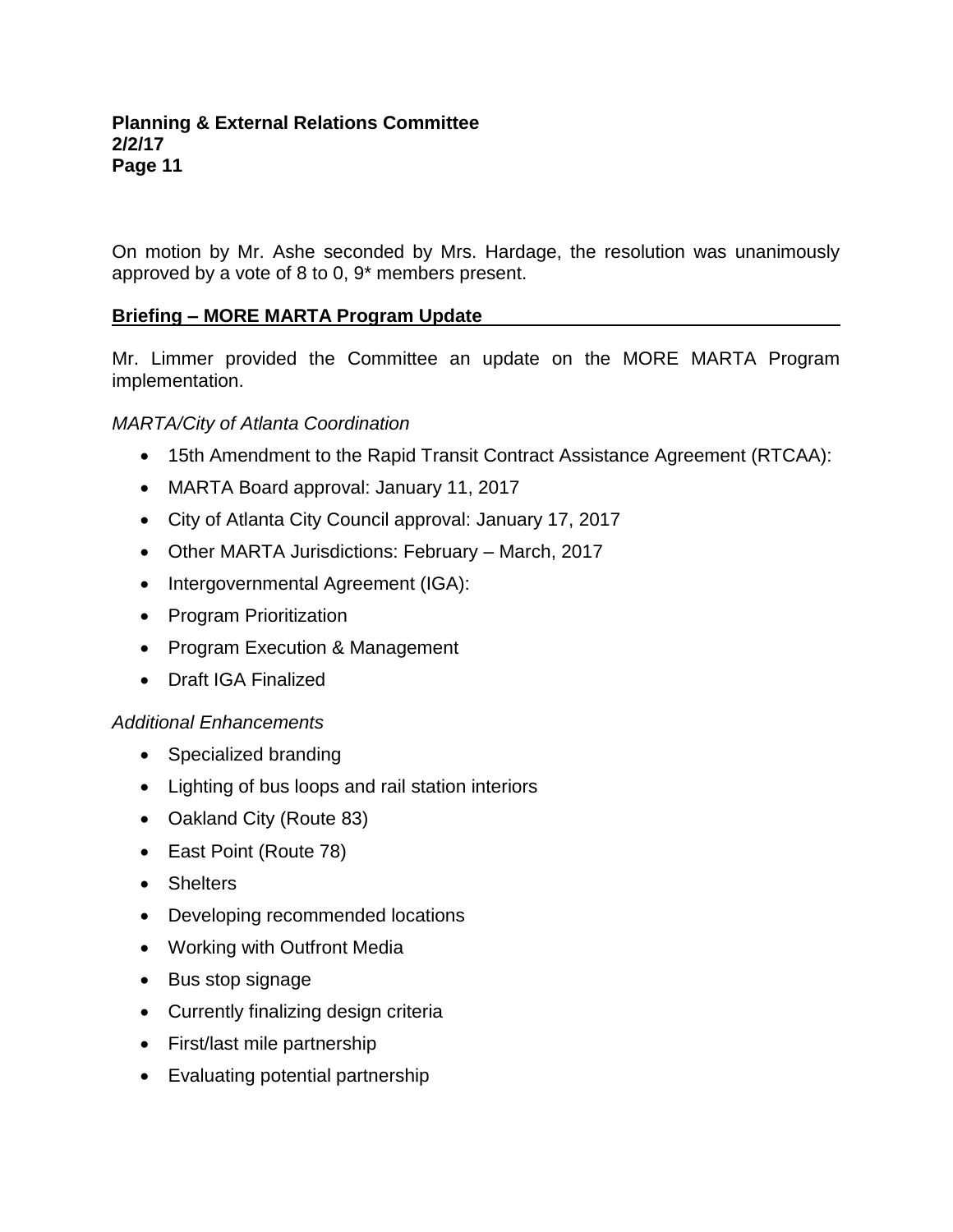# *Public Outreach*

- MORE MARTA Public Listening Sessions (4): January 18-19, 2017
	- o MARTA Headquarters and Atlanta City Hall
- April Service Changes Public Hearings (3): January 23, 24 & 26, 2017
- Pop-Up Events  $(5)$ : February 20 24, 2017
	- o Hamilton Holmes, West End, Edgewood/Candler Park, Five Points, Lindbergh Center
- MORE MARTA Public Listening Sessions (6): March 7-9 and March 21-23, 2017

Mr. Ashe said as MORE MARTA progresses it is important for the Authority to demonstrate a high level of engagement and get the information out to NPUs and other civic associations.

Mr. Griffin said the media tends to pick up the story without indicating that Atlanta voters are paying for these enhancements.

Mrs. Hardage said Fulton County understands that.

Mr. Durrett asked for more information about bus stops along discontinued routes.

Mr. Limmer said staff will follow up with the Board accordingly.

## **Briefing – Department of Planning: Overview and Annual Update**

Mr. Limmer provided the Committee an overview and annual update on the Department of Planning, including the Offices of Transit System Planning and Research & Analysis.

## *Office of Transit System Planning*

- Mission favorably position MARTA through effective and efficient transit planning, analysis and implementation
- Long Range Planning
	- o Capital Planning & Expansion
	- o Regional Planning & Coordination
- Service Planning & Scheduling
	- o Bus & Rail Service Planning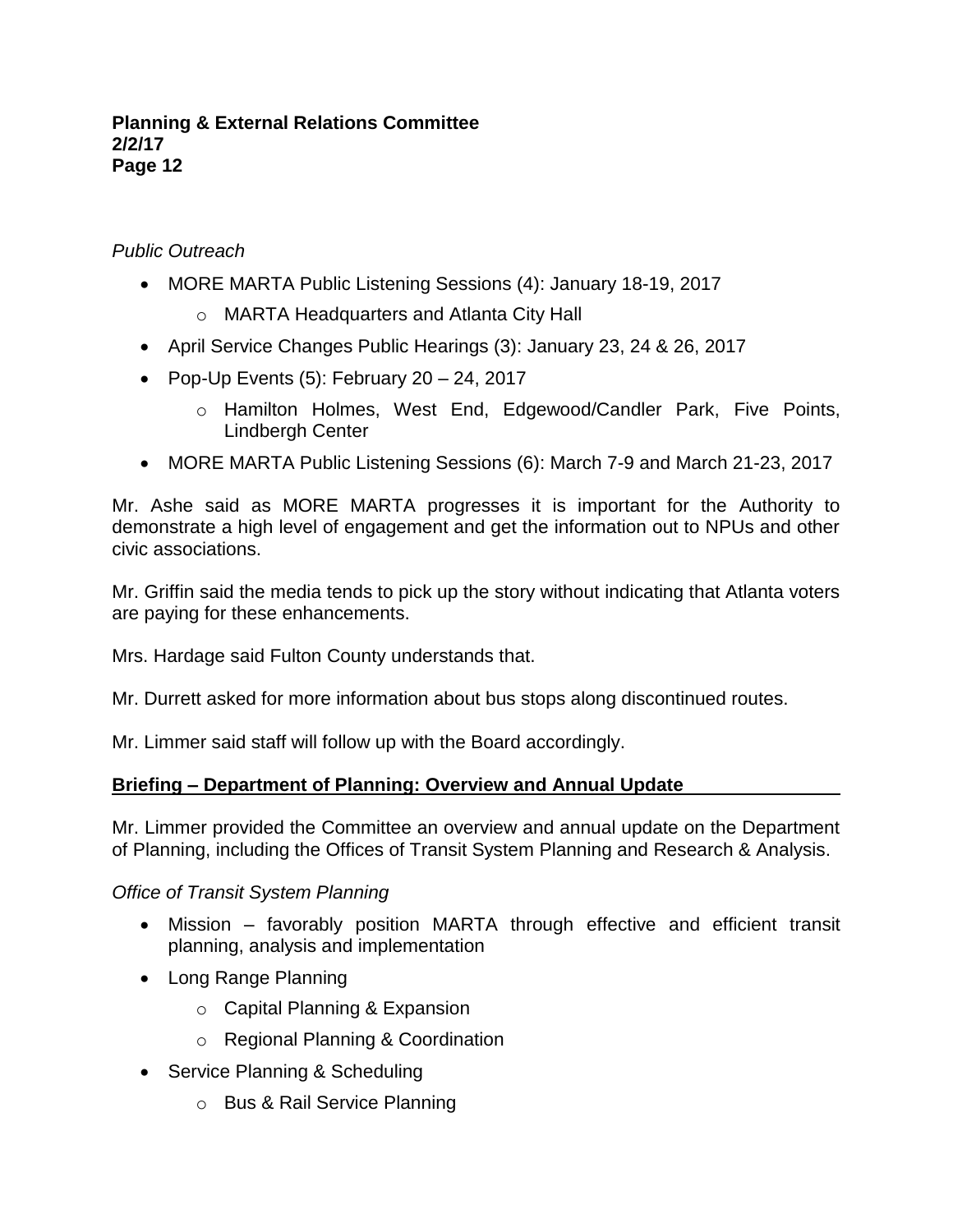- o Bus & Rail Scheduling
- o Facilities Planning
- o Operational Analysis
- Special Projects & Analysis
	- o Bus Stop Planning
	- o Distribution
	- o Geographic Information Systems
- 2016 Accomplishments
	- o Long Range Planning
		- Developed a list of potential high capacity transit projects and bus service improvements to support the MARTA sales tax in the City of Atlanta
		- Advancing the development of four expansion corridors
	- o Service Planning & Scheduling
		- **EXED Implemented three mark-ups by modifying 83 bus routes to improve** on-time performance, service efficiency and addressing customer requests
		- **EXT** Implemented new bus services in Clayton County which included extending two existing routes and establishing seven new routes
	- o Special Projects & Analysis
		- Coordinated with ARC on the \$3.8M regional bus stop project signage project, funded through the SRTA GO! Transit bond program
		- Partnered with the City of Atlanta Relay bike share program to place bike share hubs at MARTA rail stations
- Top 2017 Initiatives
	- o MORE MARTA program implementation
	- o Phase I of the COA
	- o Regional Bus Stop Signage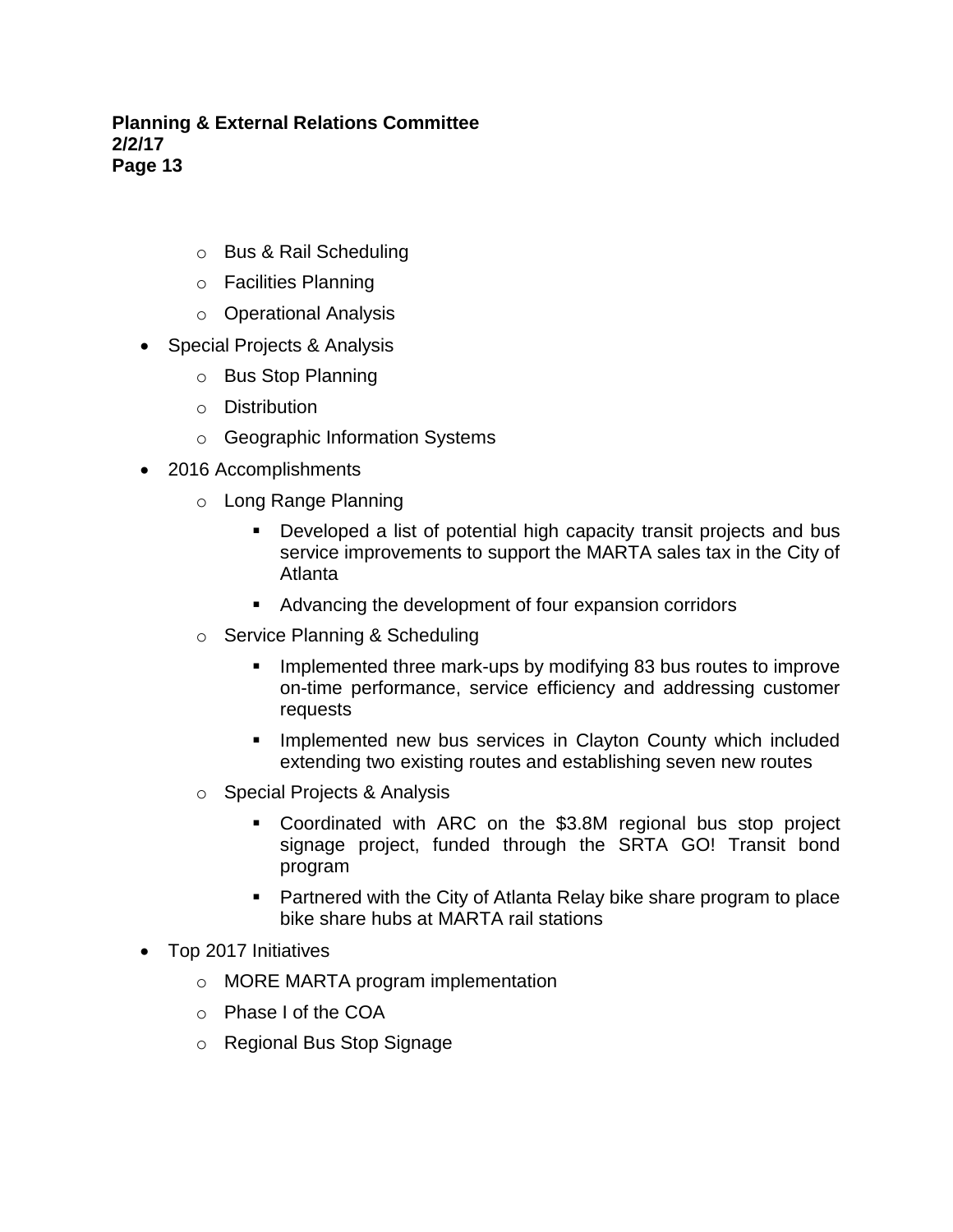## *Office of Research & Analysis*

- Mission Collects, analyses and monitors key performance measures by using effective methods to report accurate, timely information with pertinent recommendations
- Transit Analysis
	- o National Transit Database Reporting
	- o Analyzes Revenue & Ridership Trends
- Transit Research
	- o Research Surveying
	- o Quality of Service Reporting
	- o Passenger Environmental Surveys
- Service Monitoring
	- o Bus & Rail Ridership Reporting
	- o On-Time Performance Reporting
	- o Traffic Checking
- 2016 Accomplishments
	- o Transit Analysis
		- **Performed monthly calculation and analysis of Bus and Rail Service** and Passenger Revenue in support of Key Performance Indicators
		- **•** Performed semi-annual analysis of ridership trends to monitor MARTA's system to ensure system sustainability and health
	- o Transit Research
		- **•** Performed Quality of Service Surveys to monitor customer perception
		- **•** Performed Passenger Environmental Study program to audit stations, buses, rail cars, and mobility vans
		- Provided a variety of consulting capabilities to meet MARTAs needs
	- o Service Monitoring
		- Completed data reporting of FY 2016 NTD data for submittal to FTA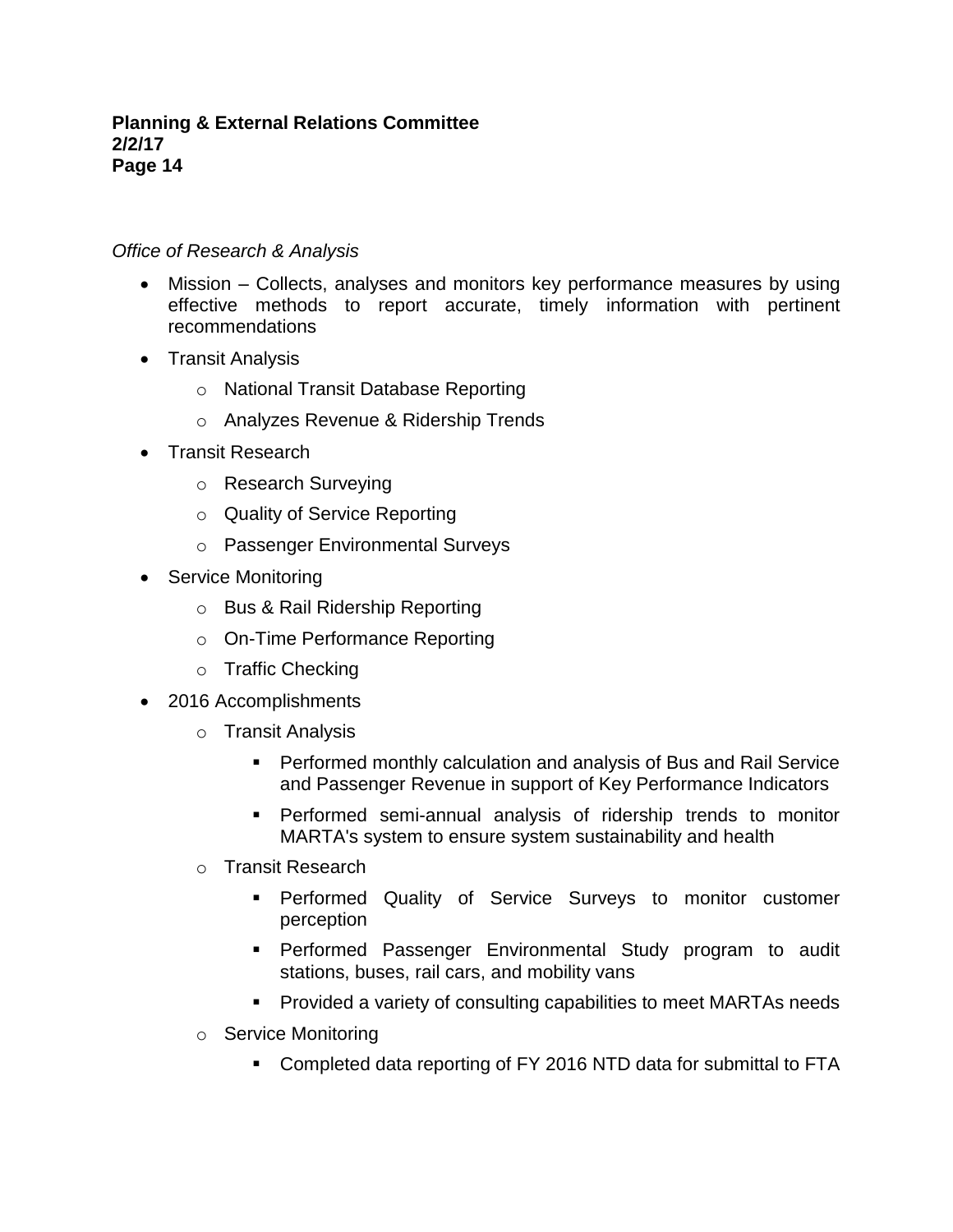- Continued to conduct year-long validation of automated systems: TrapezelTS, Automated Vehicle Locator (AVL)/Automated Passenger Counter (APC) and Breeze
- Top 2017 Initiatives
	- o Implement Tableau software to efficiently analyze data
	- o Institute reporting dashboards to communicate trends
	- o Complete system technology upgrades (AVL/APC)

Mr. Ashe asked that the Planning Department keep City of Atlanta MARTA Board Members in the loop about MORE MARTA Public Outreach.

Mr. Limmer said staff will be sure to keep them informed.

## **Briefing – Media Monitoring Update for FY17 1st and 2nd Quarters**

Ms. Jackson provided the Committee and overview of the media relations activities during FY17 1<sup>st</sup> and  $2<sup>nd</sup>$  Quarters (July 1 – December 31, 2016).

## *Analysis of News Stories*

- The analysis is based on data provided by MARTA's media monitoring service **Critical**
- Mention, which analyzes our news coverage on the following:
- Tone
	- o Positive Either entirely positive or very few negative or dissenting points
	- o Negative Either entirely negative or primarily negative
	- o Neutral Purely informational, general mention of MARTA, balanced
- Subject Matter Examples include stories about:
	- o Bus Operator Tweets Trump, Brookhaven TOD (negative)
	- o Referendum passing, Street Soccer, Double-decker Bus (positive)
	- o Regional Development, Job fairs (neutral)
- Ad Equivalency What media coverage would cost if the Authority had to pay for the advertising space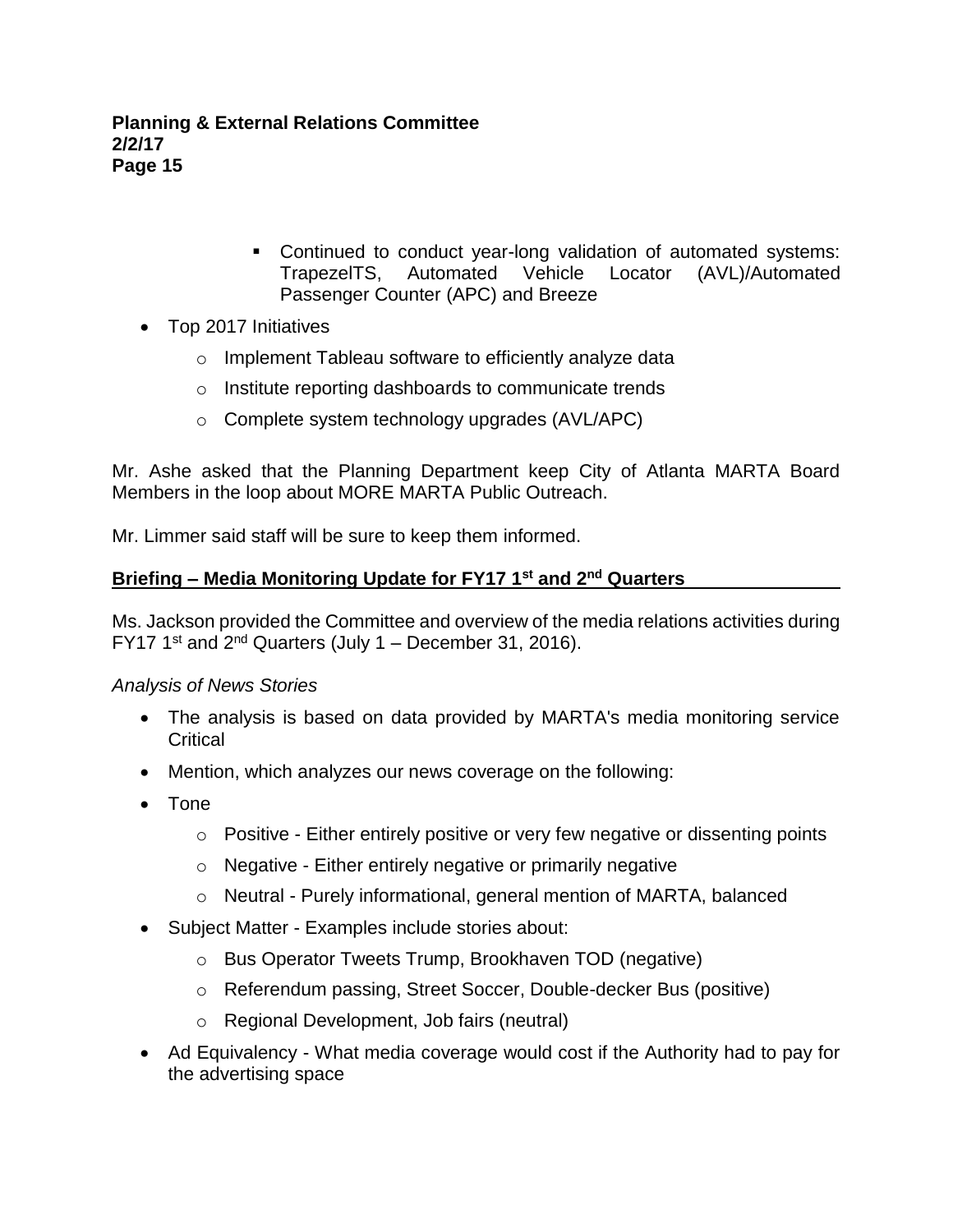Subject Matter of MARTA Stories

- News themes included:
- Service Improvements
	- o Double-decker Bus, Electric Bus, New Rail Car Procurement
- MARTA Expansion
	- o Passage of November 2016 tax referendum
- MARTA "goodwill"
	- $\circ$  Fresh MARTA Market extended to three stations, Serenbe Music and Film Series, Station Soccer
- Transit Oriented Development
	- o Arts Center, Avondale, Brookhaven and Edgewood/Candler Park stations
- MARTA Police Department (MPD)
	- o Officers save customer, Full-scale Police Training Exercise, Hamilton E. Holmes "body in the trunk"

## *Tone and Ad Equivalency*

- Positive: 71%
- Negative: 14%
- Neutral: 15%
- Total Viewers Reached: 160,349,860
- Total Ad Equivalency: \$3.01M
- Positive coverage attributed to:
	- o 2016 Referendum
	- o MARTA Double-decker Bus
	- o Station Soccer
	- o NPR broadcast of APTA
	- o MPD Officers save customer
	- o TODs
	- o Sam Smith retirement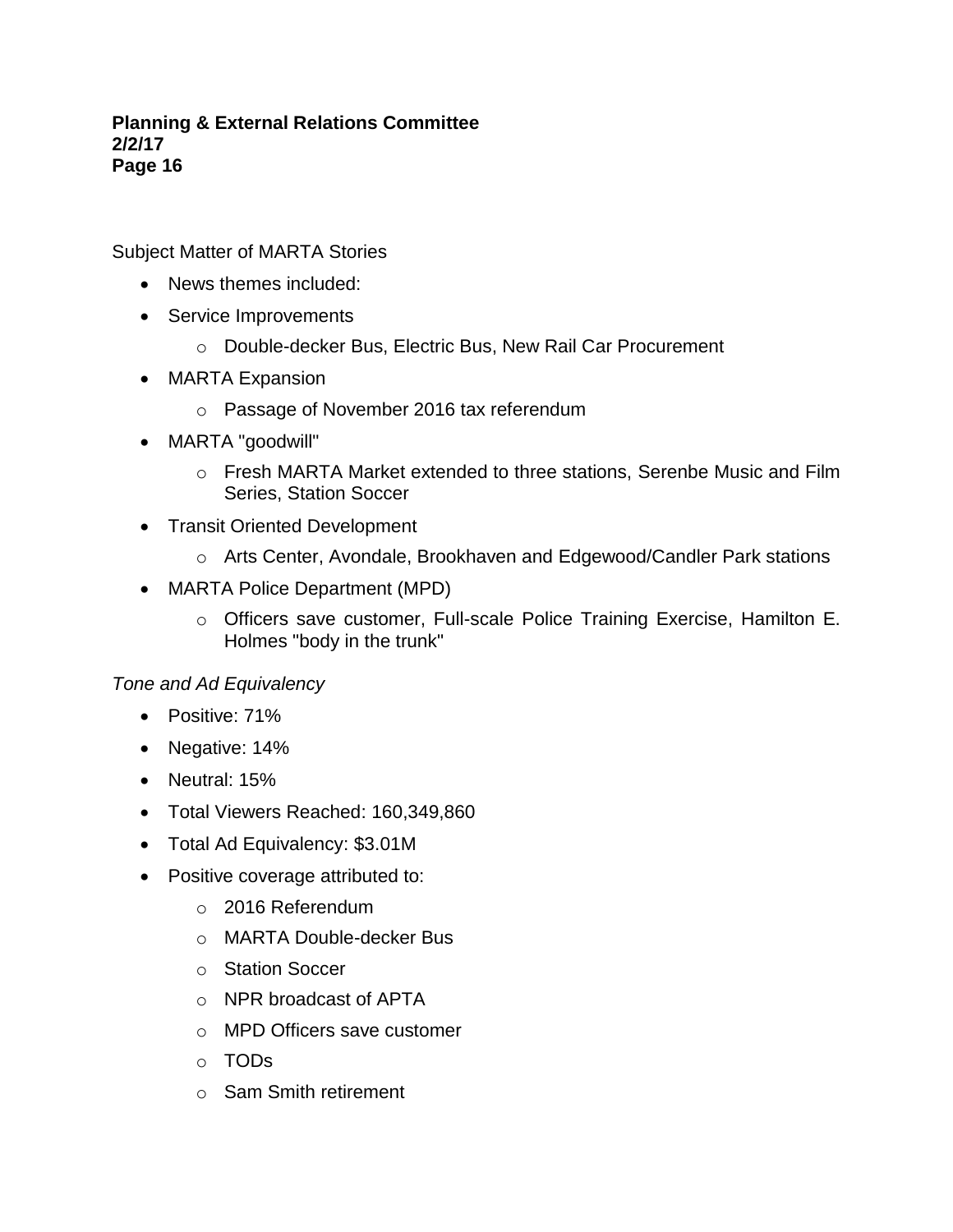- o Employee Holiday Shop
- Negative coverage attributed to:
	- o Trump tweets by part-time Bus Operator
	- o H. E. Holmes Station
	- o Brookhaven TOD
	- o Service-related issues (suicide, train hit customer)

# *National/Local/Trade Reach: Media Coverage*

- American Public Transportation Association (APTA)
- Atlanta Journal Constitution (AJC)
- Atlanta Business Chronicle
- Progressive Railroading
- All News 106.7 FM
- WABE 90.1 FM
- WGCL-TV (Channel 46)
- WXIA-TV (Channel 11)
- WSB-TV (Channel 2)
- WAGA-TV (Channel 5)
- News 95.5/AM 750 WSB Radio
- WVEE V103 Radio
- Creative Loafing
- The Progress-Index
- Mass Transit Magazine
- Governing Magazine
- The Champion Newspaper
- Atlanta INtown Paper
- Georgia Public Broadcasting (GPB) News National Public Radio (NPR)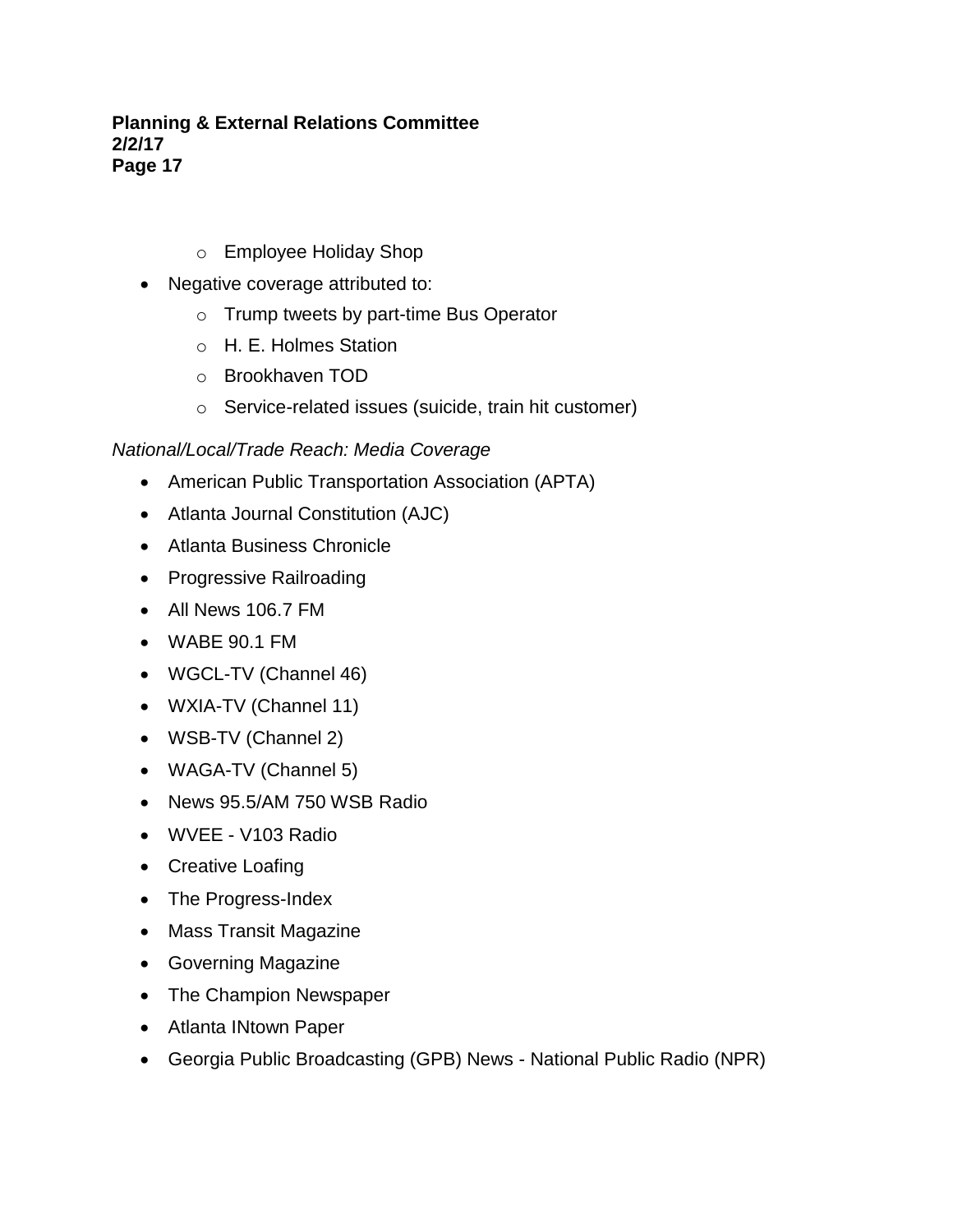## *Overview: Media Relations*

- Provided support for external and internal communications programs, including Avondale and Edgewood/Candler Park TODs, Employee Charity Club Holiday Gift Shop, Sam Smith's Retirement (50-year MARTA employee) and Media Relations for the MORE MARTA campaign that generated more than \$100,000 in earned media over a two-month period
- Worked with various departments to execute license agreements for one motion picture (Jacob's Ladder); one television series (24: Legacy); parking spaces for two TV shows (Daytime Divas and Survivor's Remorse)
- Provided media relations coaching and staffing to senior executives for print and broadcast interviews
- theMARTAstop, a weekly/bi-weekly newsletter that showcases MARTA's employees and/or departments

Mr. Pond said it is important that MARTA continues to get positive branding out to the public.

# **Other Matters**

Ms. Briggins announced the following events:

- ➢ Bus Maintenance & Bus Transportation Graduation
	- $\circ$  February 3 1:30-3:00 p.m. MARTA Board Room
- ➢ DeKalb Transportation Meeting
	- $\circ$  February 6 4:00 p.m. Coverdell Legislative Office Building
- ➢ Clayton County Open House
	- $\circ$  February 6 6:00 p.m. Forest Park Community Center
	- $\circ$  February 9 6:00 p.m. Frank Bailey Senior Center
- ➢ MORE MARTA Pop-up Info Sessions
	- $\circ$  February 20 3:00-7:00 p.m. H.E. Holmes Rail Station
	- $\circ$  February 21 3:00-7:00 p.m. West End Rail Station
	- $\circ$  February 22 3:00-7:00 p.m. Edgewood/Candler Park Rail Station
	- $\circ$  February 23 3:00-7:00 p.m. Five Points Rail Station